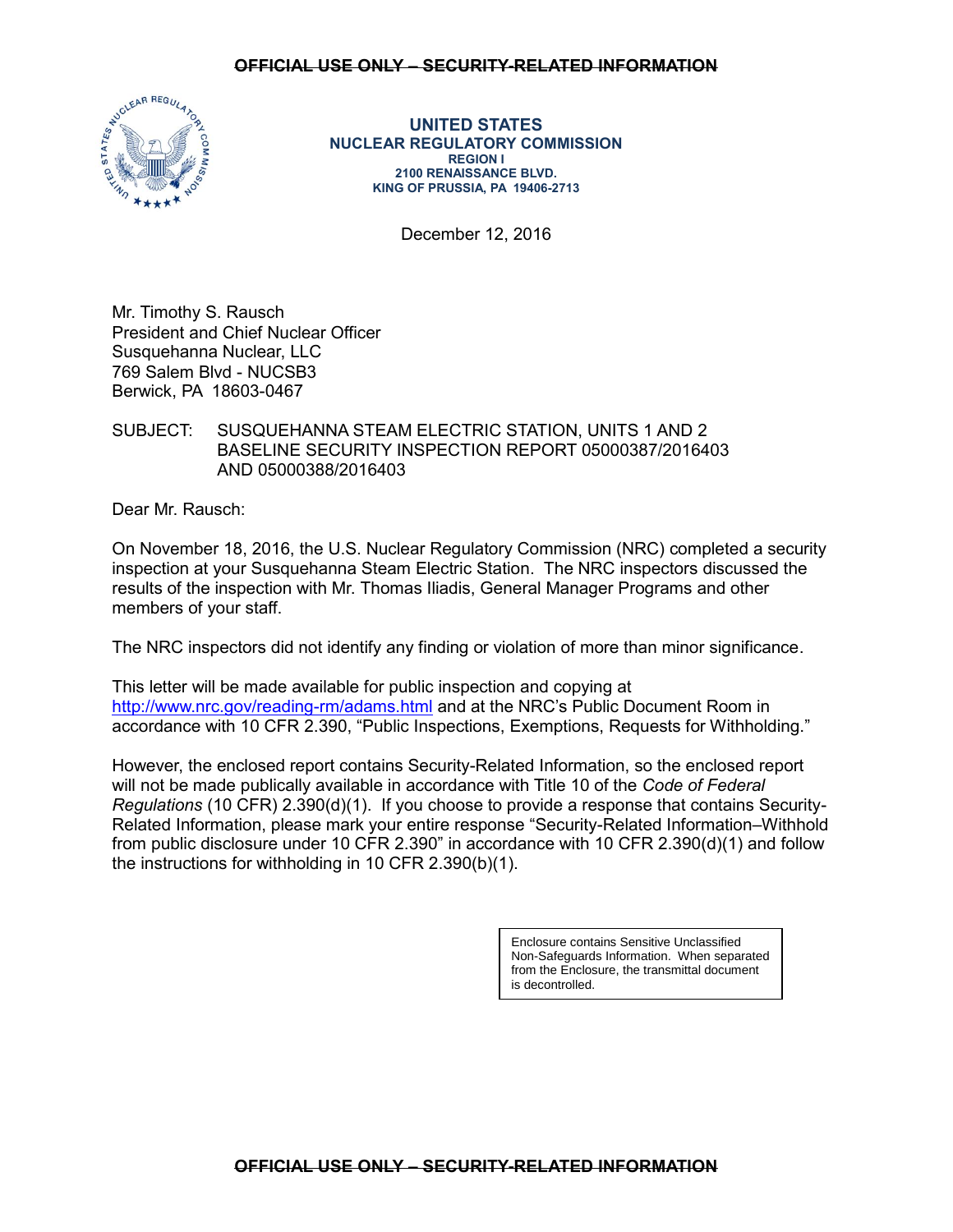### **OFFICIAL USE ONLY – SECURITY-RELATED INFORMATION**

 $T$ . Rausch  $-2$  -

The NRC is waiving the affidavit requirements for your response in accordance with 10 CFR 2.390(b)(1)(ii).

Sincerely,

/RA/

Raymond R. McKinley, Chief Plant Support Branch 1 Division of Reactor Safety

Docket Nos. 50-387 and 50-388 License Nos. NPF-14 and NPF-22

Enclosure: Non-Public Inspection Report 05000387/2016403 and 05000388/2016403 w/Attachment: Supplemental Information ouo-rpt)

cc w/o encl; w/o ouo-rpt: Distribution via ListServ

cc w/encl; w/ouo-rpt: BMartonick, Manager, Nuclear Security DAllard, Director, PA DEP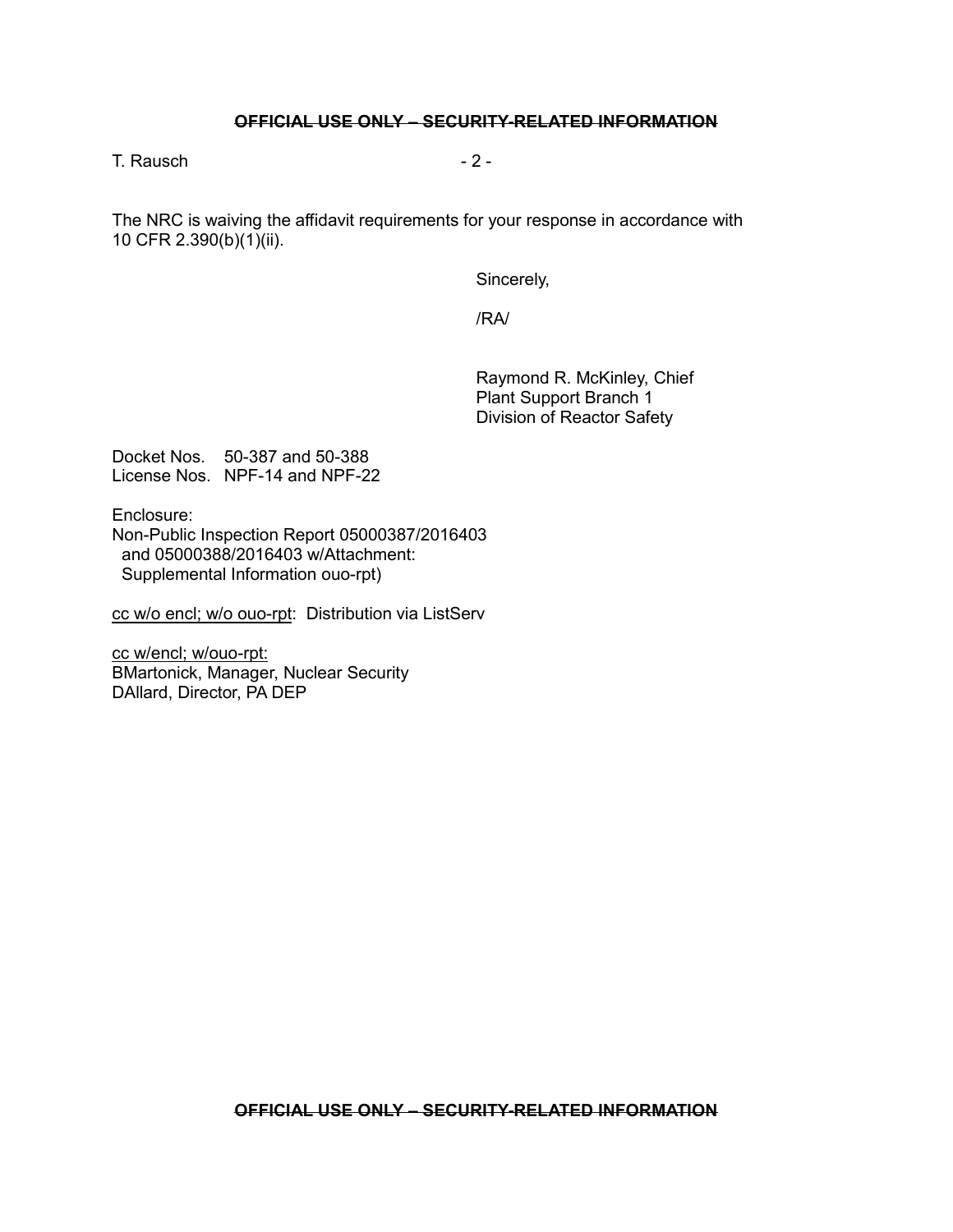$T.$  Rausch  $-2$  -

The NRC is waiving the affidavit requirements for your response in accordance with 10 CFR 2.390(b)(1)(ii).

Sincerely,

 */RA/*

Raymond R. McKinley, Chief Plant Support Branch 1 Division of Reactor Safety

Docket Nos. 50-387 and 50-388 License Nos. NPF-14 and NPF-22

Enclosure:

Non-Public Inspection Report 05000387/2016403 and 05000388/2016403 w/Attachment: Supplemental Information (ouo-rpt)

cc w/o encl; w/o rpt: Distribution via ListServ

cc w/encl; w/ouo-rpt: BMartonick, Manager, Nuclear Security DAllard, Director, PA DEP

DISTRIBUTION: See Next Page

Non-Public Designation Category: MD 3.4 Non-Public A.3 DOCUMENT NAME: G:\DRS\Plant Support Branh 1\Security\2016 IR Final\Susquehanna\Susquehanna 2016403.docx ADAMS ACCESSION NUMBER: ML16348A057 **(Cover letter)** ADAMS ACCESSION NUMBER: ML16348A033 (Cover letter with rpt)

| Cover Letter:<br><b>⊠ SUNSI Review</b>                  |               | $\boxtimes$ Non-Sensitive<br>$\Box$ Sensitive |                  | $\boxtimes$ Publicly Available<br>□ Non-Publicly Available      |                   |
|---------------------------------------------------------|---------------|-----------------------------------------------|------------------|-----------------------------------------------------------------|-------------------|
| <b>Cover Letter w/ Encl</b><br>$\boxtimes$ SUNSI Review |               | $\Box$ Non-Sensitive<br>$\boxtimes$ Sensitive |                  | $\Box$ Publicly Available<br>$\boxtimes$ Non-Publicly Available |                   |
| <b>OFFICE</b>                                           | <b>RI/DRS</b> | RI/DRS                                        | RI/DRS           | RI/DRS                                                          | RI/DRP            |
| <b>NAME</b>                                             | JRev          | <b>JCherubini</b>                             | <b>SMcCarver</b> | RMcKinlev                                                       | <b>DSchroeder</b> |
| <b>DATE</b>                                             | 12/08/16      | 12/07/16                                      | 12/05/16         | 12/12/16                                                        | 12/08/16          |

**OFFICIAL RECORD COPY**

### **OFFICIAL USE ONLY – SECURITY-RELATED INFORMATION**